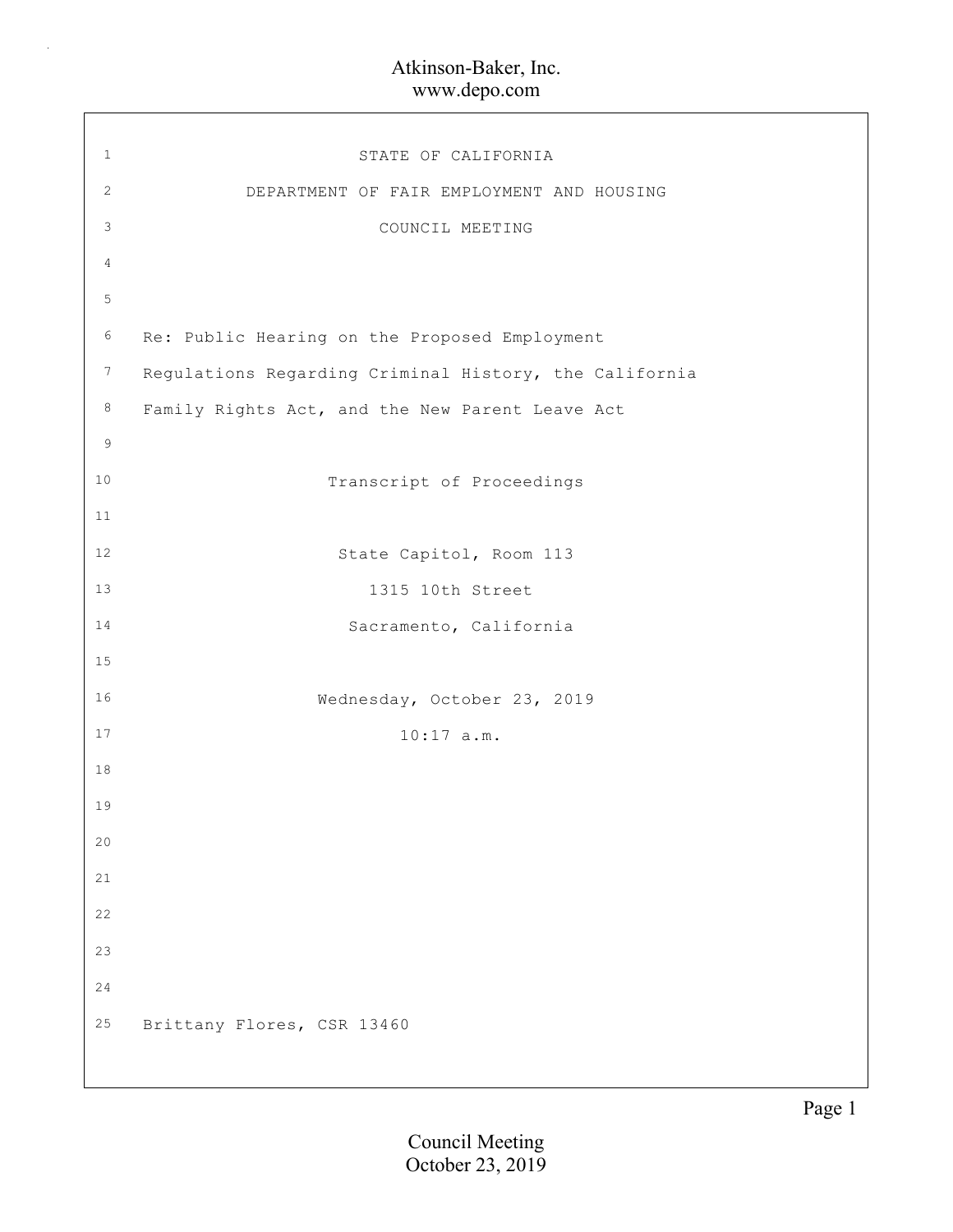| 1            | APPEARANCES                                   | 1<br>PROCEEDINGS:                                                                   |
|--------------|-----------------------------------------------|-------------------------------------------------------------------------------------|
| 2            | <b>COUNCIL MEMBERS:</b>                       | $\mathbf{2}$<br>October 23, 2019                                                    |
| 3            | Chaya Mandelbaum, Chairman                    | 3                                                                                   |
| 4            | Dale Brodsky                                  | $\overline{4}$<br>CHAIRMAN MANDELBAUM: Great. Well, we are                          |
| 5            | Tim Iglesias                                  | 5<br>at our public hearing. So we're going to go on the                             |
| 6            | Joseph Ortiz                                  | $\epsilon$<br>record and start our public hearing.                                  |
| 7            | Dara Schur                                    | $7\phantom{.0}$<br>So we are now on the record, and it is Wednesday,                |
| 8            |                                               | $\,8\,$<br>October 23rd, and we're here at the State Capitol in                     |
| 9            | Staff:                                        | $\,9$<br>Sacramento. My name is Chaya Mandelbaum, chairperson of                    |
| 10           |                                               | 10                                                                                  |
| 11           | Brian Sperber, regulatory/legislative counsel | the Fair Employment and Housing Council, and joining me<br>11                       |
| 12           |                                               | today are members of the council, Council Member Dale<br>12                         |
|              |                                               | Brodsky, Dara Schur, Tim Iglesias, and Joseph Ortiz.                                |
| 13           |                                               | 13<br>Even though we've had an informal introduction                                |
| 14           |                                               | 14<br>off the record, let me again welcome you to this hearing                      |
| 15           |                                               | 15<br>portion of the meeting. The purpose of this hearing is                        |
| 16           |                                               | 16<br>to receive public comment regarding issuance of                               |
| 17           |                                               | 17<br>amendments to the FEHA's employment regulations that                          |
| 18           |                                               | 18<br>relate to new legal provisions regarding criminal                             |
| 19           |                                               | 19<br>history and employment and parental leave. This                               |
| 20           |                                               | 20<br>rulemaking clarifies, makes specific, and supplements                         |
| 21           |                                               | 21<br>any state regulations interpreting the FEHA that are set                      |
| 22           |                                               | 22<br>forth in Government Code 13900, et seq.                                       |
| 23           |                                               | 23<br>The proposed regulations are slated to appear in                              |
| 24           |                                               | 24<br>the California Code of Regulations Title 2, sections                          |
| 25           |                                               | 25                                                                                  |
|              |                                               | 11017.1 and 11087 through 96. Copies of the proposed                                |
|              | Page 2                                        | Page 4                                                                              |
|              |                                               |                                                                                     |
|              |                                               |                                                                                     |
| $\mathbf{1}$ |                                               | $\mathbf{1}$<br>amendments to the regulations are available at the front            |
|              | <b>INDEX</b>                                  | $\overline{\mathbf{c}}$<br>of the room and are reflected in Attachment D to today's |
| 2            | Page<br>4                                     | 3<br>materials and the notice and initial statement of                              |
| 3            | 1. Introduction<br>4                          | $\overline{4}$                                                                      |
| 4            | 2. Opening Comments                           | reasons are reflected in Attachment B and C,<br>5                                   |
| 5            | 3. Public Comment<br>7                        | respectively. The text of the Council's regulations is<br>6                         |
| 6            | 8. Adjournment<br>13                          | also available on the Council's web page.                                           |
| 7            | 9. Reporter's Certificate<br>14               | $\boldsymbol{7}$<br>We're holding this meeting as part of our formal                |
| 8            |                                               | 8<br>rulemaking process, and it was noticed in the California                       |
| 9            |                                               | $\mathsf 9$<br>regulatory notice register to the public on September 6,             |
| 10           |                                               | 10<br>2019 and also via email sent to more than 7,500                               |
| 11           |                                               | 11<br>individuals and stakeholders and through the Council's                        |
|              |                                               | 12<br>web page. Pursuant to the notice, we're taking                                |
| 12<br>13     |                                               | 13<br>testimony today on the proposed amendments and will also                      |
| 14           |                                               | 14<br>accept written testimony -- or written comments rather                        |
|              |                                               | 15<br>on the regulations until 5:00 o'clock today, October                          |
| 15<br>16     |                                               | 16<br>23rd. So if you haven't already submitted, you can                            |
| 17           |                                               | 17<br>submit your written comments to the Council at                                |
| 18           |                                               | 18<br>FEHCouncil@DFEH.CA.GOV. Or you can mail them instead to                       |
| 19           |                                               | 19<br>the Council in the DFEH's Los Angeles office located at                       |
| 20           |                                               | 20<br>320 West 4th Street, 10th floor in LA 90013. You can                          |
|              |                                               | 21                                                                                  |
| 21           |                                               | also give your written comments, if you brought them, to<br>22                      |
| 22           |                                               | Brian. And if you didn't bring a written comment to<br>23                           |
| 23           |                                               | provide to Brian today, make sure you get it in by 5:00<br>24                       |
| 24           |                                               | this afternoon.<br>25                                                               |
| 25           |                                               | Anyone who testifies here today will -- or                                          |

2 (Pages 2 to 5)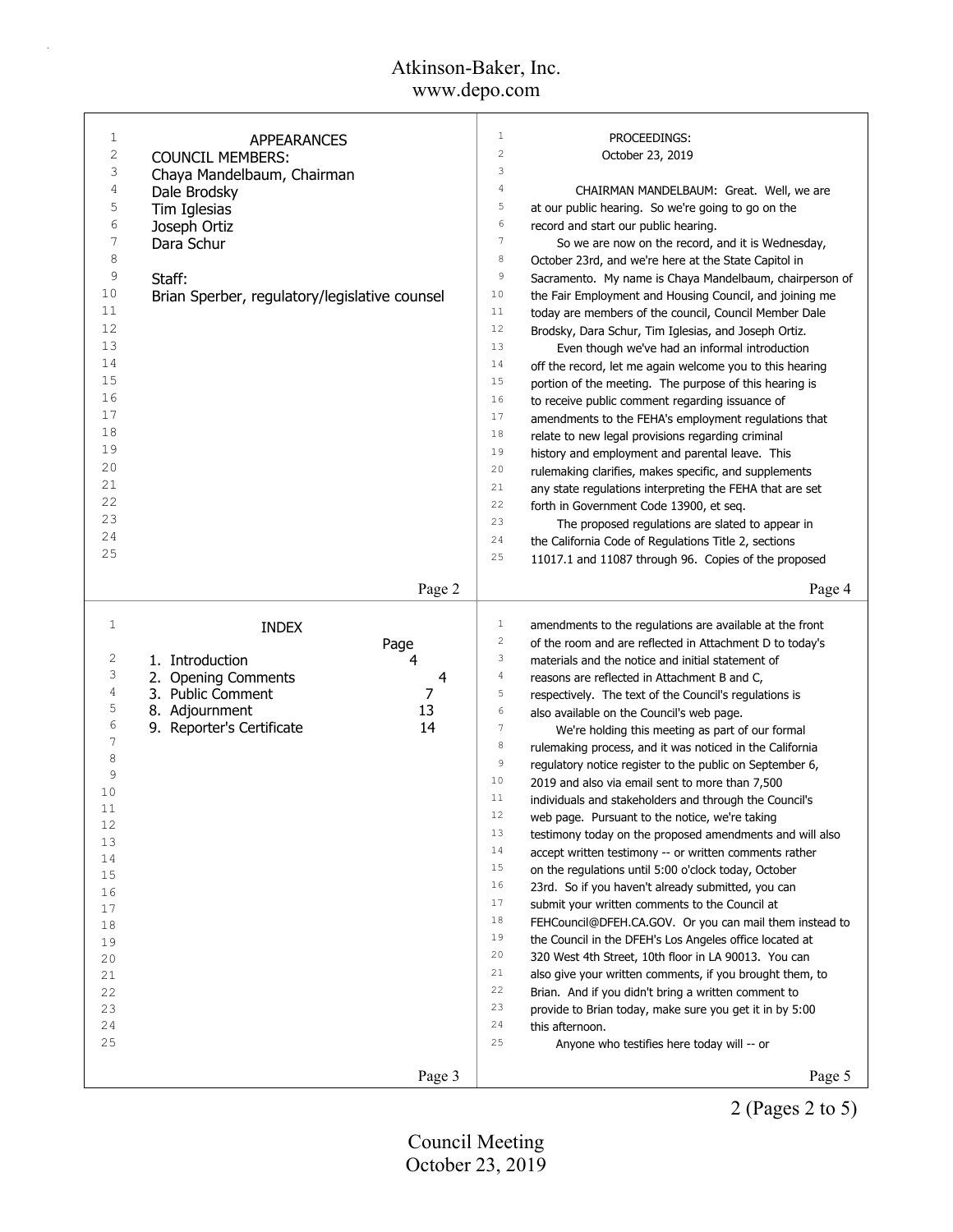| $\mathbf{1}$     | submits any written comments will receive a copy of any     | $\mathbf{1}$<br>years and have been emersed in this -- in the statutes                                                 |
|------------------|-------------------------------------------------------------|------------------------------------------------------------------------------------------------------------------------|
| $\overline{c}$   | changes or amendments the Council makes to the proposed     | 2<br>that we're addressing here for more -- for all of that                                                            |
| 3                | regulations and will also have an opportunity to submit     | 3<br>time -- most of that time.                                                                                        |
| 4                | comments if -- during a 15-day period if the Council        | $\sqrt{4}$<br>So I do have a couple comments. I think that                                                             |
| 5                | makes substantive or substantial change to the proposed     | 5<br>the, the regulation's really good. I just -- I just                                                               |
| 6                | amendments after receiving public comment and also          | 6<br>want to focus on two things. The first is a minor one                                                             |
| $\boldsymbol{7}$ | anyone who requests a copy, an opportunity to have that     | 7<br>with respect to the regulations on criminal history.                                                              |
| 8                | as well.                                                    | 8<br>When I looked at the definitions and, and read -- I                                                               |
| 9                | So we'll consider all the commence made here                | 9<br>mean, I think that there should be a definition of                                                                |
| 10               | today as well as all comments received in writing, and      | 10<br>"conditional offer of employment" in 110 -- in 11017.1                                                           |
| 11               | we'll respond to those comments in our final statement      | 11<br>B-4. There are a bunch of definitions, and I'm going to                                                          |
| 12               | of reasons, which will be part of the rulemaking record.    | 12<br>submit something in writing in which I have a simple                                                             |
| 13               | So as you can tell, this hearing's being                    | 13<br>proposal for how to define that. It's because                                                                    |
| 14               | transcribed by a court reporter, and the transcript of      | 14<br>"conditional offer of employment" is so important in                                                             |
| 15               | the hearing, as well as all written comments received,      | 15<br>these regulations in terms of when an employer can                                                               |
| 16               | will also be part of the official rulemaking record.        | 16<br>request information and when they can't. And I thought                                                           |
| 17               | Because this hearing is being transcribed, as you'll        | 17<br>it would be very helpful to have a definition on that.                                                           |
| 18               | notice, I am speaking a little bit slower than I would      | 18<br>Do you want me to read my suggestion, or do you                                                                  |
| 19               | in the everyday course of conversation, and we would        | 19<br>want to just take it by written --                                                                               |
| 20               | appreciate it if you would do the same so that our court    | 20<br>CHAIRMAN MANDELBAUM: Well, if it's going                                                                         |
| 21               | reporter is able to take down testimony.                    | 21<br>to -- if you're going to have it in writing, we'll see                                                           |
| 22               | You won't be sworn in when you testify, but we do           | 22<br>it in there --                                                                                                   |
| 23               | ask that you come to the front of the room and speak        | 23<br>MS. BRODSKY: Okay.                                                                                               |
| 24               | into the microphone so that the court reporter can take     | 24<br>CHAIRMAN MANDELBAUM: -- but whatever you                                                                         |
| 25               | down your remarks. Please start by stating and spelling     | 25<br>prefer.                                                                                                          |
|                  |                                                             |                                                                                                                        |
|                  | Page 6                                                      | Page 8                                                                                                                 |
|                  |                                                             |                                                                                                                        |
|                  |                                                             |                                                                                                                        |
| $\mathbf{1}$     | your name and any affiliation that you are offering your    | $\mathbf{1}$<br>MS. BRODSKY: Okay. Then the, the second                                                                |
| $\overline{c}$   | remarks on behalf of. Also, if you're commenting on a       | 2<br>and only other suggestion I have has to do with request                                                           |
| 3                | specific regulation, it's helpful if you can identify       | 3<br>to the family -- the Family Rights Act and, and this is                                                           |
| 4                | the section and subsection of the regulations so that we    | 4<br>specifically about 11087 D-1, at page seven. The                                                                  |
| 5                | can refer to it as you're providing your comments. So       | 5<br>definition of "directly employed," and I would ask the                                                            |
| 6                | we'll hear testimony until all those wishing to testify     | 6<br>Council to consider changing this definition to update                                                            |
| 7                | today have had an opportunity to do so.                     | 7<br>it to make it consistent with the definition in -- of                                                             |
| 8                | Any initial questions?                                      | 8                                                                                                                      |
| 9                | Seeing and hearing none, we're ready to begin.              | "employer" in 1108 -- sorry. 11008 subsection D.<br>9<br>The -- as it's written now, the definition that's             |
| 10               | So if anyone would like to provide public comment on        | 10                                                                                                                     |
| 11               | Attachment D, the proposed regulations, now would be a      | provided under these -- under the proposed regulations<br>11<br>is, "directly employed means the employer maintains an |
| 12               | good time to come to the front.                             | 12                                                                                                                     |
| 13               |                                                             | aggregate of at least 20," and in parens, "NPLA, or 50,"<br>13                                                         |
| 14               | Brian, any email comments?<br>MR. SPERBER: Internet's down. | in parens, "CFRA, part- or full-time employees on its<br>14                                                            |
| 15               | CHAIRMAN MANDELBAUM: Oh, okay.                              | payroll," in parens, "S, for each working day during<br>15<br>each of 20 or more calendar workweeks in the current or  |
| 16               |                                                             | 16                                                                                                                     |
| 17               | Well, why dope you -- why don't you --                      | preceding calendar year." I want to focus on that<br>17                                                                |
| 18               | COUNCIL MEMBER BRODSKY: All right.                          | language. It's, it's, it's -- I -- in, in looking at<br>18                                                             |
| 19               | CHAIRMAN MANDELBAUM: -- kick this off.                      | it, I reviewed the legislative history from CFRA, which<br>19                                                          |
| 20               | MS. BRODSKY: All right. I have some                         | I have given Brian a copy of from when it was first<br>20                                                              |
| 21               | comments.                                                   | enacted in 1991. I wanted to see whether there was any<br>21                                                           |
| 22               | I'm Dale Brodsky as you know. I am a member of              | definition or any reason why that language had to be<br>22                                                             |
| 23               | the council, but I'm making these comments not wearing      | there. There's not. I looked at all caselaw that I<br>23                                                               |
| 24               | that hat. I'm making these comments as a member of the      | could find on the subject, and I could not find any<br>24                                                              |
| 25               | public. I'm an attorney in practice. I have been            | caselaw that justified having that definition.<br>25                                                                   |
|                  | working in the field of employment law for more than 40     | So with that background, what I then did was -- I                                                                      |

3 (Pages 6 to 9)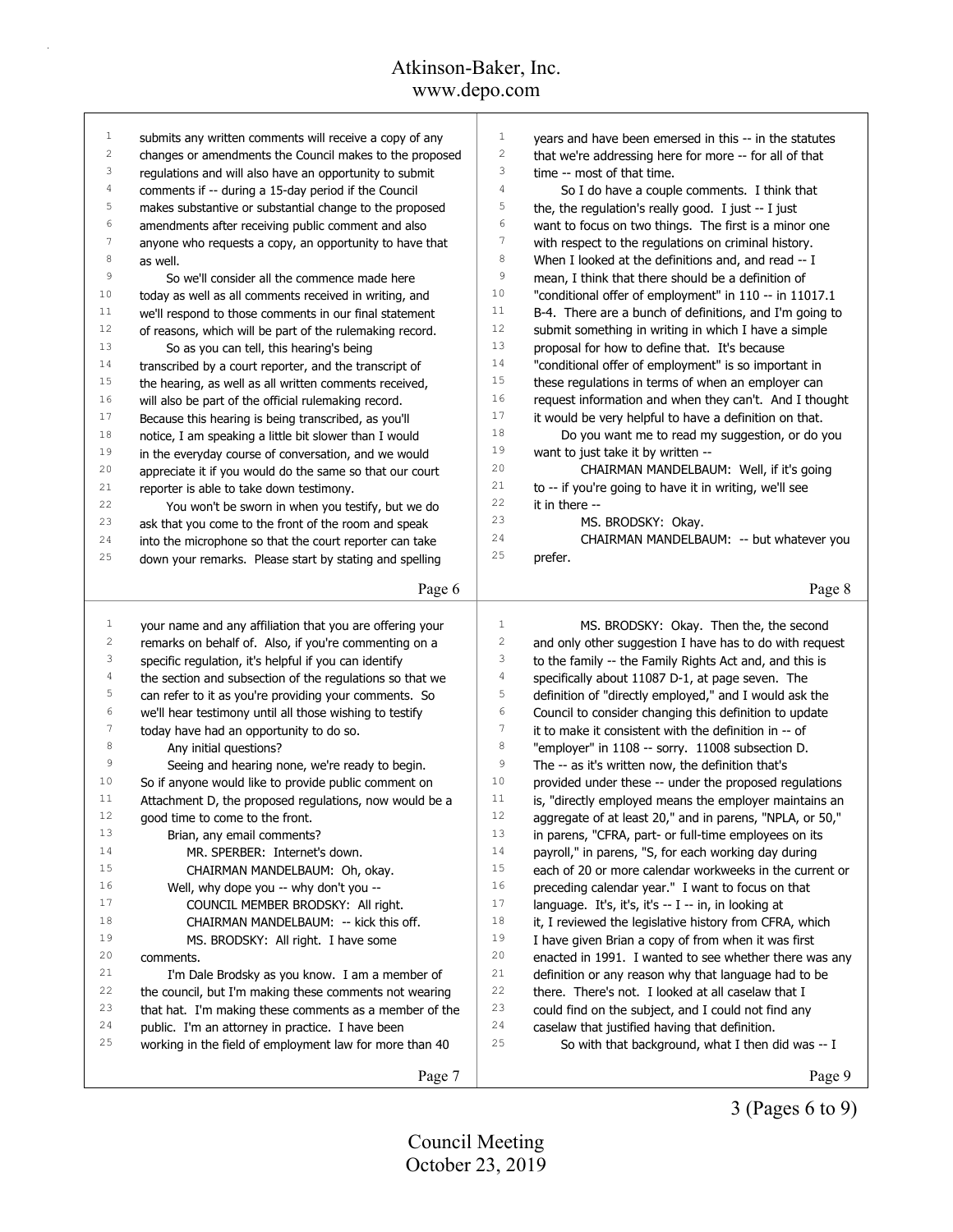|                     | think there are four reasons why that language should be | 1                | So for all those reasons, I really urge us to            |
|---------------------|----------------------------------------------------------|------------------|----------------------------------------------------------|
| 1<br>$\overline{c}$ |                                                          | $\overline{c}$   |                                                          |
| 3                   | changed and made consistent with 11008 D-1, which is the | 3                | change that, and I have proposed a very simple fix in my |
| 4                   | definitional in our general FEHA employment regulations. | $\overline{4}$   | written letter. And, and so the -- and then there's one  |
| 5                   | We've defined what regular -- what it means to be an     | $\mathsf S$      | other suggestion that I had that I think that the        |
| 6                   | employer. And in that context, we changed -- we took     | $\epsilon$       | existing language has it -- says that "people on the     |
| 7                   | out language that was the language that's still in this  | 7                | payroll." I'm suggesting that we omit "payroll,"         |
|                     | one that would have conditioned employers and would --   | 8                | because what the statute says is there have to be        |
| 8                   | said that employees had to be employed during 20 weeks   | 9                | employees who receive a -- wages of salary. That's much  |
| 9                   | during the previous calendar -- or during the calendar   |                  | more explicit than being on a payroll, because somebody  |
| 10                  | year. And we took that out and replaced it with a        | 10               | could be an employee and not be on the payroll or        |
| 11                  | different manner of counting. That was why the original  | 11               | someone who's not an employee could be on the payroll.   |
| 12                  | language, it was -- what the original language in our    | 12               | So you want to -- and that's -- in my letter, I, I have  |
| 13                  | Family Rights Act regulations, that I worked on a long   | 13               | a citation to some dicta in a Supreme Court decision in  |
| 14                  | time ago, mirrored that. The language that had           | 14               | which Justice Leah made a -- in a different -- slightly  |
| 15                  | previously existed as the definition of the "employer,"  | 15               | different context but observed that as well.             |
| 16                  | we changed that back in January. At our January 28th,    | 16               | So I would suggest just going back and using the         |
| 17                  | 2019 meeting, we voted unanimously to approve amendments | 17               | same wording -- wages and/or salary -- and that's also   |
| 18                  | to the employment regulations, which changed that        | 18               | incorporated in my written comment. So thank you.        |
| 19                  | language, took that out, and provided a different        | 19               | CHAIRMAN MANDELBAUM: Thank you, Mrs.                     |
| 20                  | definition of "regular employee."                        | 20               | Brodsky.                                                 |
| 21                  | Nevertheless, as it's currently drafted, these           | 21               | MS. BRODSKY: Hmm?                                        |
| 22                  | CFRA regulations still use that old wording. So really,  | 22               | CHAIRMAN MANDELBAUM: Not "Council Member                 |
| 23                  | the -- I think we need to change it, first, because the  | 23               | Brodsky."                                                |
| 24                  | counting mechanism that is still there, the 50 -- having | 24               | Any other -- no? Okay. So we don't have any              |
| 25                  | to -- relying on 20 working weeks during the calendar    | 25               | email comments.                                          |
|                     |                                                          |                  |                                                          |
|                     | Page 10                                                  |                  | Page 12                                                  |
| $\mathbf{1}$        |                                                          | $\mathbf{1}$     |                                                          |
| 2                   | year is not based on any California statute. It's        | 2                | Anyone else want to provide public comment on the        |
| 3                   | similar to -- it is the same as FMLA in Title 7, but     |                  | proposed regulations regarding criminal history of the   |
|                     | it's not in any California statute.                      |                  |                                                          |
|                     |                                                          | 3                | California Family Rights Act as the New Parent Leave     |
| 4                   | Secondly, now -- I mean before the two                   | $\sqrt{4}$       | Act?                                                     |
| 5                   | definitions were mutually -- they were consistent; the   | 5                | COUNCIL MEMBER IGLESIAS: I forget; is it                 |
| 6                   | definition of the employer, directly employing and       | 6                | appropriate for council members in this hearing to make  |
| $\overline{7}$      | regular employment for FEHA for -- were totally          | $\boldsymbol{7}$ | comments or no?                                          |
| 8                   | consistent. Now there's no regulatory source for the     | 8                | CHAIRMAN MANDELBAUM: I think it would be                 |
| 9                   | current -- the way that it's still written.              | 9                | the next one. So this is the draft we already voted on,  |
| 10                  | Third reason is that, in and of itself, 11008 D-2        | 10               | and then we'll amend it once we process the written      |
| 11                  | expressly states that for the purposes of CFRA and NPLA, | 11               | public comments and Mrs. Brodsky's oral public comment   |
| 12                  | employees must be counted in the same way as they're     | 12               | and written comment.                                     |
| 13                  | described in 11008 D-1. So we've actually said that      | 13               | So seeing no other people who are wishing to             |
| 14                  | ourselves; that that definition applies. So you          | 14               | provide public comment, we will conclude with our public |
| 15                  | can't -- I mean, it doesn't make sense to have another   | 15               | hearing portion of the meeting. So thanks to those who   |
| 16                  | regulation that's inconsistent with that.                | 16               | plan to submit written comments. We look forward to      |
| 17                  | And fourth, the definition of employer for               | 17               | reading it. Please remember to get it in by 5:00         |
| 18                  | Pregnancy Disability Leave Act does not require an       | 18               | o'clock today.                                           |
| 19                  | employee to have worked, you know -- to have -- you      | 19               | So with that, the hearing portion of this meeting        |
| 20                  | don't have to have had 20 or 50 employees on the -- on   | 20               | is adjourned.                                            |
| 21                  | the books for 20 weeks. So now you've got PDL,           | 21               |                                                          |
| 22                  | Pregnancy Disability Leave, which often runs             | 22               | (Whereupon the proceeding concluded at 10:32 a.m.)       |
| 23                  | sequentially or, you know, with CFRA, which, as it's     | 23               |                                                          |
| 24                  | written now, would be subject to two different counting  | 24               | $-000 -$                                                 |
| 25                  | mechanisms, which doesn't make sense.                    | 25               |                                                          |
|                     | Page 11                                                  |                  | Page 13                                                  |

4 (Pages 10 to 13)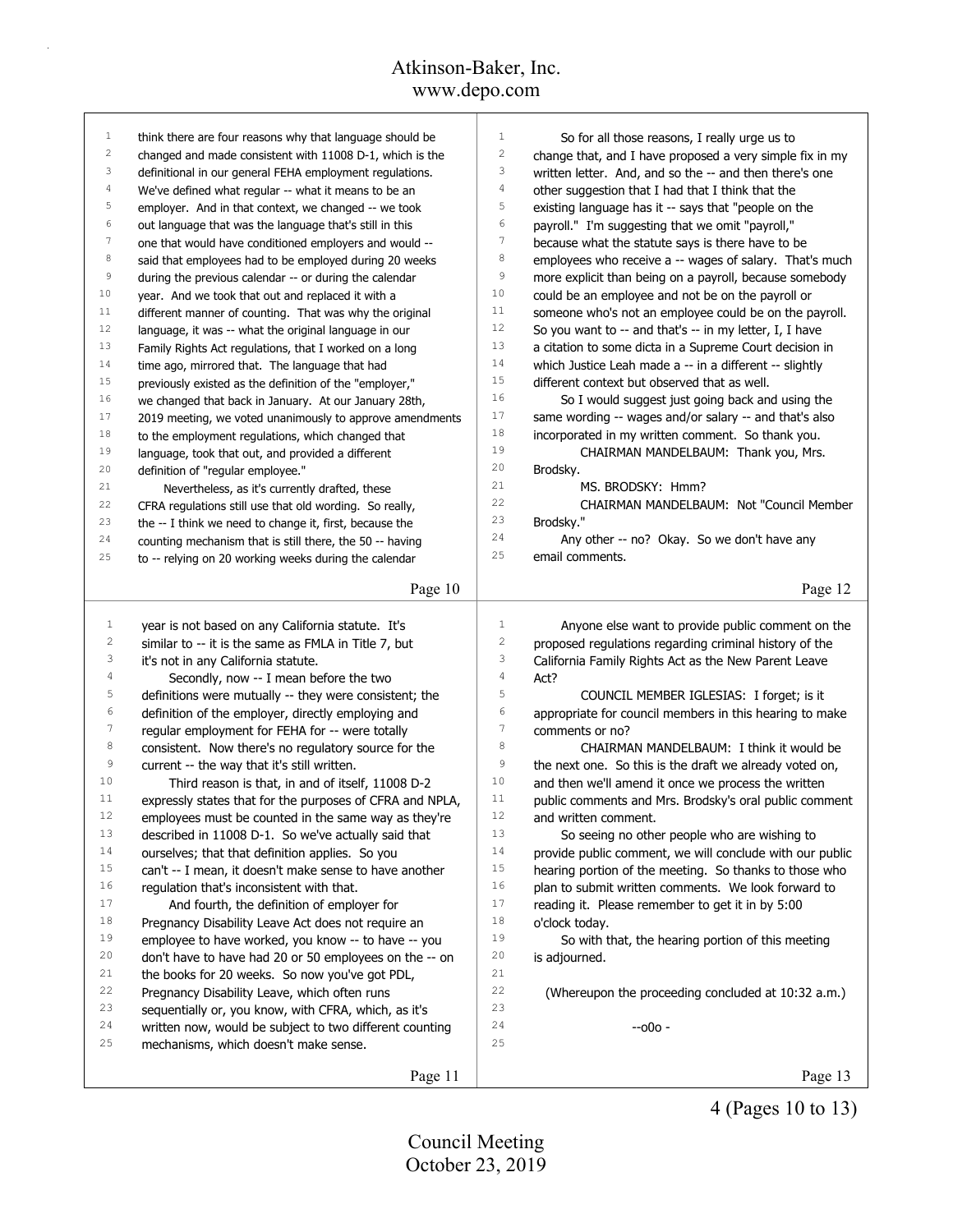| $\mathbf{1}$   | I, Brittany Flores, a Certified Shorthand Reporter of    |  |
|----------------|----------------------------------------------------------|--|
| $\overline{c}$ | the State of California, duly authorized to administer   |  |
| 3              | oaths, do hereby certify:                                |  |
| $\sqrt{4}$     |                                                          |  |
|                | That the foregoing proceedings were taken before me      |  |
| 5              | at the time and place herein set forth; that a record of |  |
| 6              | the proceedings was made by me using machine shorthand   |  |
| $\tau$         | which was thereafter transcribed under my direction;     |  |
| $^{\rm 8}$     | that the foregoing transcript is a true record of the    |  |
| $\,9$          | testimony given.                                         |  |
| $1\,0$         |                                                          |  |
|                | I further certify I am neither financially interested    |  |
| 11             | in the action nor a relative or employee of any attorney |  |
| $12\,$         | of party to this action.                                 |  |
| 13             | IN WITNESS WHEREOF, I have this date subscribed my       |  |
| 14             | name.                                                    |  |
| $15\,$         |                                                          |  |
| 16             | Dated: 11/6/2019                                         |  |
| $17\,$         |                                                          |  |
|                |                                                          |  |
| $1\,8$         |                                                          |  |
| 19             | Brittany Flores CSR 13460                                |  |
| 20             |                                                          |  |
| 21             |                                                          |  |
| 22             |                                                          |  |
| 23             |                                                          |  |
| 24             |                                                          |  |
| 25             |                                                          |  |
|                |                                                          |  |
|                |                                                          |  |
|                | Page 14                                                  |  |
|                |                                                          |  |
|                |                                                          |  |
|                |                                                          |  |
|                |                                                          |  |
|                |                                                          |  |
|                |                                                          |  |
|                |                                                          |  |
|                |                                                          |  |
|                |                                                          |  |
|                |                                                          |  |
|                |                                                          |  |
|                |                                                          |  |
|                |                                                          |  |
|                |                                                          |  |
|                |                                                          |  |
|                |                                                          |  |
|                |                                                          |  |
|                |                                                          |  |
|                |                                                          |  |
|                |                                                          |  |
|                |                                                          |  |
|                |                                                          |  |
|                |                                                          |  |
|                |                                                          |  |
|                |                                                          |  |
|                |                                                          |  |
|                |                                                          |  |
|                |                                                          |  |
|                |                                                          |  |
|                |                                                          |  |
|                |                                                          |  |
|                |                                                          |  |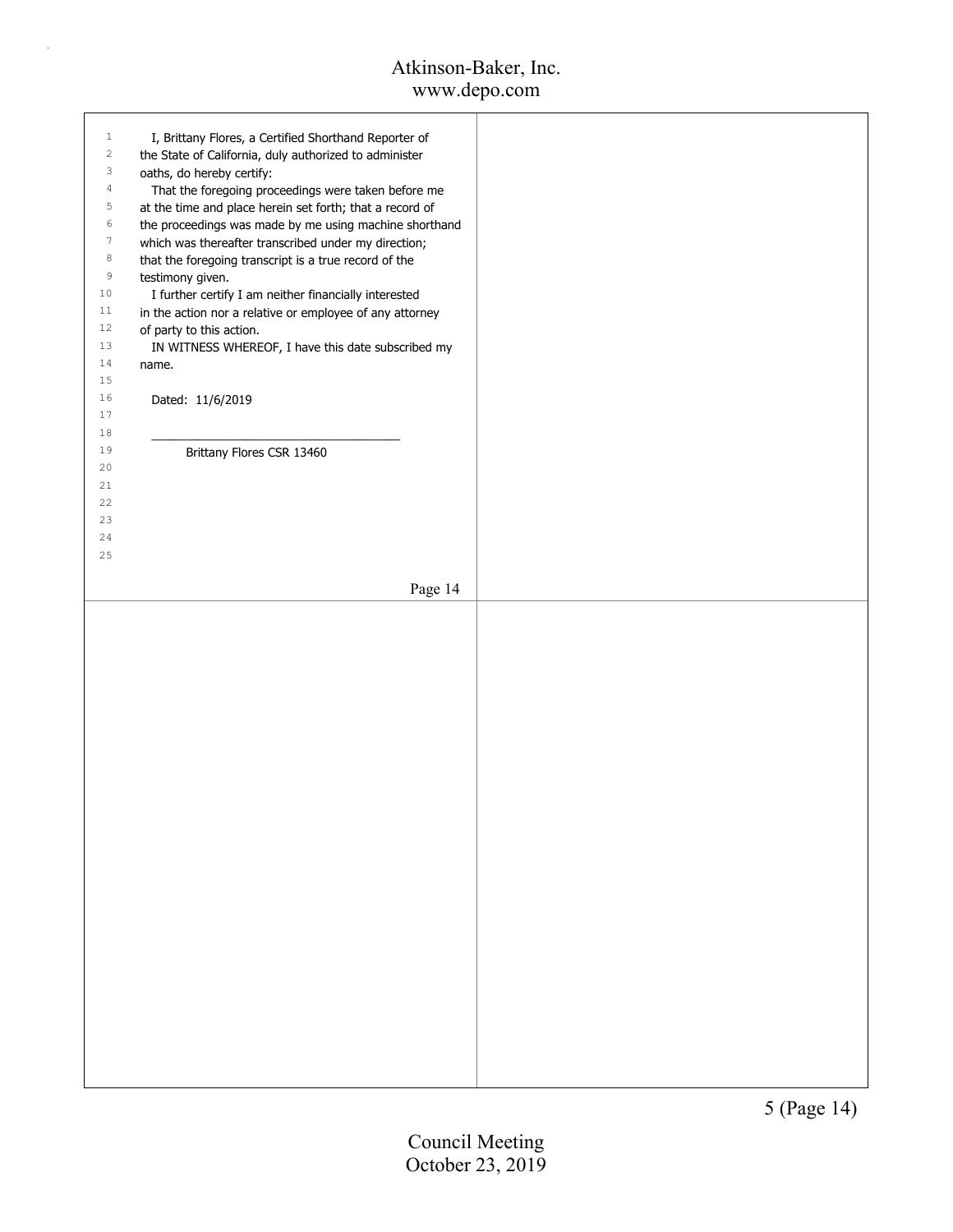|                                              |                                                        |                                         |                                          | Page 1                                    |
|----------------------------------------------|--------------------------------------------------------|-----------------------------------------|------------------------------------------|-------------------------------------------|
|                                              |                                                        |                                         |                                          |                                           |
| А                                            | chairperson 4:9<br>change 6:5 10:23 12:2               | different 10:11,19 11:24<br>12:14,15    | going 4:5 8:11,20,21<br>12:16            | М                                         |
| a.m 1:17 13:22<br>able 6:21                  | changed 10:2,5,16,18                                   | direction 14:7                          | good 7:12 8:5                            | machine 14:6<br>mail 5:18                 |
| accept 5:14                                  | changes 6:2                                            | directly 9:5,11 11:6                    | Government 4:22                          | maintains 9:11                            |
| Act 1:8,8 9:3 10:13 11:18                    | changing 9:6                                           | Disability 11:18,22                     | Great 4:4                                | <b>making 7:22,23</b>                     |
| 13:3.4                                       | Chaya 2:3 4:9                                          | dope 7:16                               |                                          | Mandelbaum 2:3 4:4,9                      |
| action 14:11,12                              | citation 12:13<br>clarifies 4:20                       | draft $13:9$<br>drafted 10:21           | н                                        | 7:15,18 8:20,24 12:19                     |
| addressing 8:2                               | Code 4:22,24                                           | duly 14:2                               | hat 7:23                                 | 12:22 13:8                                |
| adjourned 13:20<br>Adjournment 3:5           | come 6:23 7:12                                         |                                         | hear $7:6$<br>hearing 1:6 4:5,6,14,15    | manner 10:11<br>materials 5:3             |
| administer 14:2                              | commence 6:9                                           | Е                                       | 6:15,17 7:9 13:6,15,19                   | mean $8.911.4,15$                         |
| affiliation 7:1                              | comment 3:4 4:16 5:22                                  | email 5:10 7:13 12:25                   | hearing's $6:13$                         | means 9:11 10:4                           |
| afternoon 5:24                               | 6.6 7:10 12:18 13:1.11                                 | emersed 8:1                             | helpful 7:3 8:17                         | mechanism 10:24                           |
| aggregate 9:12                               | 13:12,14<br>commenting 7:2                             | employed 9:5,11 10:8                    | history 1:7 4:19 8:7 9:18                | mechanisms 11:25                          |
| ago 10:14                                    | comments 3:3 5:14,17                                   | employee 10:20 11:19<br>12:10,11 14:11  | 13:2<br><b>Hmm</b> 12:21                 | meeting 1:3 4:15 5:7                      |
| <b>amend 13:10</b><br>amendments 4:17 5:1    | 5:21 6:1,4,10,11,15                                    | employees 9:13 10:8                     | holding 5:7                              | 10:17 13:15,19<br>member 4:11 7:17,21,23  |
| 5:13 6:2.6 10:17                             | 7:5,13,20,22,23 8:4                                    | 11:12,20 12:8                           | <b>Housing 1:2 4:10</b>                  | 12:22 13:5                                |
| and/or 12:17                                 | 12:25 13:7,11,16                                       | employer 8:15 9:8,11                    |                                          | members 2:2 4:11 13:6                     |
| Angeles 5:19                                 | conclude 13:14<br>concluded 13:22                      | 10:5,15 11:6,17                         |                                          | microphone 6:24                           |
| appear $4:23$                                | conditional 8:10,14                                    | employers 10:7                          | identify 7:3                             | minor $8:6$                               |
| <b>APPEARANCES 2:1</b>                       | conditioned 10:7                                       | employing 11:6<br>employment 1:2,6 4:10 | Iglesias 2:5 4:12 13:5                   | mirrored 10:14                            |
| applies 11:14<br>appreciate 6:20             | consider $6.99.6$                                      | 4:17,197:258:10,14                      | important 8:14                           | mutually 11:5                             |
| appropriate 13:6                             | consistent 9:7 10:2 11:5                               | 10:3,18 11:7                            | inconsistent 11:16<br>incorporated 12:18 | N                                         |
| approve 10:17                                | 11:8                                                   | enacted 9:20                            | <b>INDEX 3:1</b>                         | name 4:9 7:1 14:14                        |
| <b>Attachment 5:2.4 7:11</b>                 | context 10:5 12:15<br>conversation 6:19                | et 4:22                                 | individuals 5:11                         | need 10:23                                |
| attorney 7:24 14:11                          | Copies $4:25$                                          | everyday 6:19                           | informal 4:13                            | neither 14:10                             |
| authorized 14:2                              | copy 6:1.7 9:19                                        | existed 10:15<br>existing 12:5          | information 8:16                         | <b>Nevertheless 10:21</b>                 |
| available 5:1.6                              | council 1:3 2:2 4:10,11                                | explicit 12:9                           | initial $5.37.8$                         | new 1.8 4.18 13.3                         |
| в                                            | 4:11 5:17,19 6:2,4                                     | expressly 11:11                         | interested 14:10<br>Internet's 7:14      | notice 5:3,9,12 6:18<br>noticed 5:8       |
| <b>B</b> 5:4                                 | 7:17,22 9:6 12:22 13:5                                 |                                         | interpreting 4:21                        | <b>NPLA 9:12 11:11</b>                    |
| <b>B-4</b> 8:11                              | 13:6<br><b>Council's 5:5,6,11</b>                      | F                                       | introduction 3:2 4:13                    |                                           |
| back 10:16 12:16                             | counsel 2:10                                           | Fair 1:2 4:10                           | <b>issuance 4:16</b>                     | О                                         |
| background 9:25                              | counted 11:12                                          | family 1:8 9:3,3 10:13                  |                                          | o'clock 5:15 13:18                        |
| based $11:1$<br>behalf 7:2                   | counting 10:11,24 11:24                                | 13:3<br>FEHA 4:21 10:3 11:7             | J                                        | o0o 13:24                                 |
| bit $6:18$                                   | couple 8:4                                             | <b>FEHA's 4:17</b>                      | January 10:16,16<br>joining 4:10         | oaths $14:3$                              |
| <b>books</b> 11:21                           | course 6:19<br>court 6:14,20,24 12:13                  | FEHCouncil@DFEH.C                       | Joseph 2:6 4:12                          | observed 12:15<br>October 1:16 4:2,8 5:15 |
| Brian 2:10 5:22,23 7:13                      | criminal 1:7 4:18 8:7                                  | 5:18                                    | <b>Justice 12:14</b>                     | offer $8:10,14$                           |
| 9:19                                         | 13:2                                                   | field $7:25$                            | justified 9:24                           | offering 7:1                              |
| bring $5:22$<br>Brittany 1:25 14:1,19        | CSR 1:25 14:19                                         | final $6:11$<br>financially 14:10       |                                          | office 5:19                               |
| <b>Brodsky 2:4 4:12 7:17</b>                 | current 9:15 11:9                                      | find $9:23,23$                          | ĸ                                        | official 6:16                             |
| 7:19,21 8:23 9:1 12:20                       | currently 10:21                                        | first $8.69.1910.23$                    | kick 7:18                                | Oh $7:15$<br>okay 7:15 8:23 9:1 12:24     |
| 12:21,23                                     | D                                                      | fix $12:2$                              | know 7:21 11:19,23                       | old 10:22                                 |
| Brodsky's 13:11                              | D 5:27:1198                                            | floor $5:20$                            | L                                        | omit 12:6                                 |
| brought 5:21                                 | D-1 9:4 10:2 11:13                                     | Flores 1:25 14:1.19<br><b>FMLA</b> 11:2 | LA $5:20$                                | once 13:10                                |
| bunch $8:11$                                 | $D-2$ 11:10                                            | focus $8:69:16$                         | language 9:17,21 10:1,6                  | Opening 3:3                               |
| C                                            | Dale 2:4 4:11 7:21                                     | foregoing 14:4,8                        | 10:6, 12, 12, 14, 19 12:5                | opportunity 6:3,7 7:7<br>oral 13:11       |
| C <sub>5:4</sub>                             | Dara 2:7 4:12                                          | forget $13:5$                           | law $7:25$                               | original 10:11,12                         |
| calendar 9:15,16 10:9,9                      | <b>date</b> 14:13<br><b>Dated 14:16</b>                | formal 5:7                              | Leah 12:14                               | <b>Ortiz</b> 2:6 4:12                     |
| 10:25                                        | day $9:14$                                             | forth 4:22 14:5                         | leave 1:8 4:19 11:18,22<br>13:3          |                                           |
| California 1:1,7,14 4:24                     | decision 12:13                                         | forward 13:16<br><b>four</b> 10:1       | legal $4:18$                             | P                                         |
| 5:8 11:1.3 13:3 14:2                         | define $8:13$                                          | <b>fourth 11:17</b>                     | legislative 9:18                         | page 3:1 5:6,12 9:4                       |
| <b>Capitol 1:12 4:8</b><br>caselaw $9:22.24$ | defined 10:4                                           | front 5:1 6:23 7:12                     | letter 12:3,12                           | <b>parens</b> 9:12,13,14                  |
| Certificate 3:6                              | <b>definition</b> 8:9,17 9:5,6,7<br>9:9,21,24 10:15,20 | full-time 9:13                          | little $6:18$                            | <b>Parent 1:8 13:3</b><br>parental 4:19   |
| Certified 14:1                               | 11:6,14,17                                             | further 14:10                           | located 5:19<br>long $10:13$             | part 5:7 6:12,16                          |
| certify $14:3,10$                            | definitional 10:3                                      | G                                       | look 13:16                               | part-9:13                                 |
| <b>CFRA</b> 9:13,18 10:22                    | definitions 8:8,11 11:5                                | general 10:3                            | <b>looked 8:8 9:22</b>                   | party 14:12                               |
| 11:11,23<br>Chairman 2:3 4:4 7:15            | <b>DEPARTMENT 1:2</b>                                  | give 5:21                               | looking 9:17                             | payroll 9:14 12:6,6,9,10                  |
| 7:18 8:20,24 12:19,22                        | described 11:13<br><b>DFEH's 5:19</b>                  | given 9:19 14:9                         | Los 5:19                                 | 12:11<br><b>PDL 11:21</b>                 |
| 13:8                                         | dicta $12:13$                                          | go 4:5                                  |                                          | <b>people</b> 12:5 13:13                  |
|                                              |                                                        |                                         |                                          |                                           |

October 23, 2019 Council Meeting